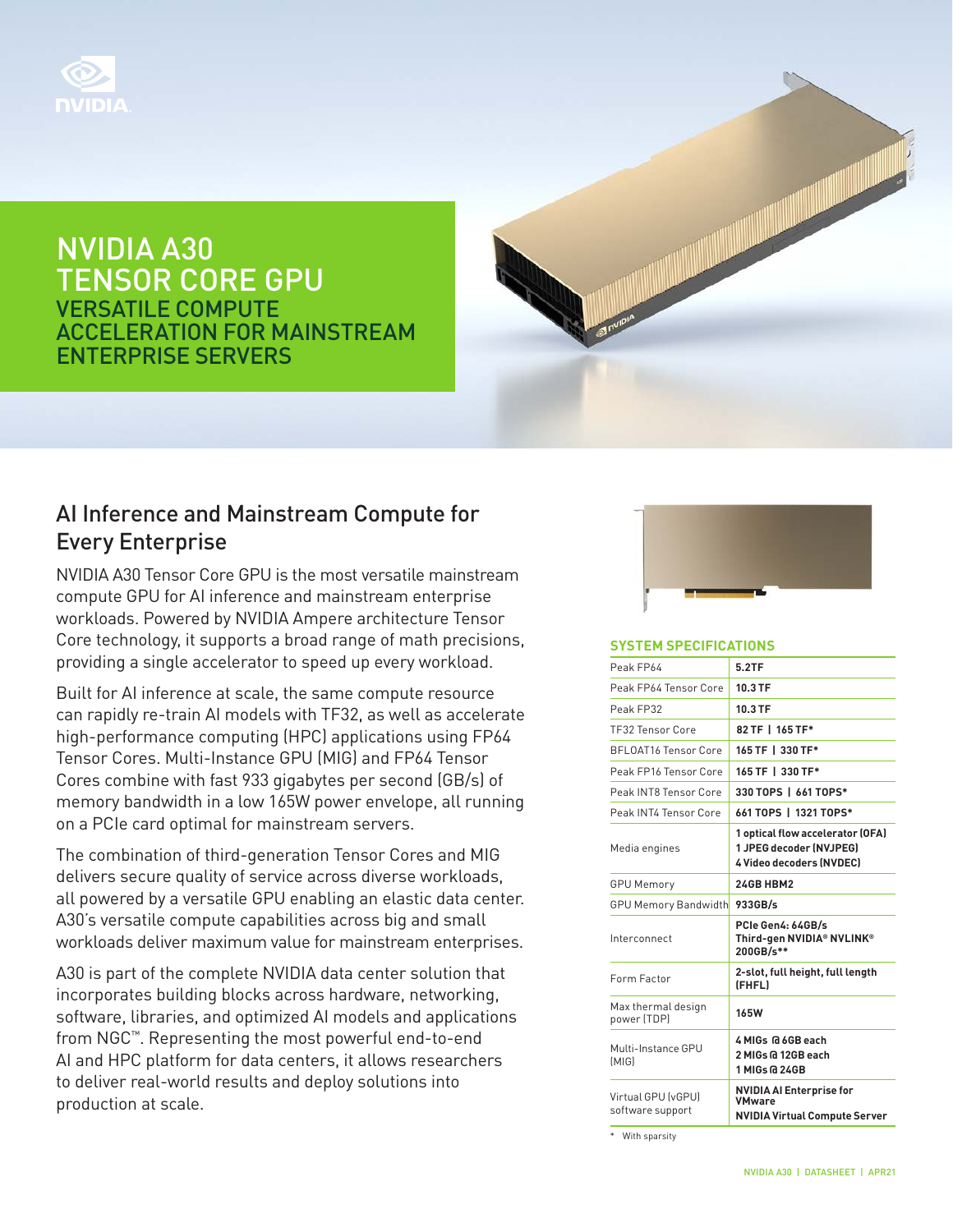# Incredible Performance Across Workloads









## Groundbreaking Innovations



#### **NVIDIA AMPERE ARCHITECTURE**

Whether using MIG to partition an A30 GPU into smaller instances or NVIDIA NVLink to connect multiple

GPUs to speed larger workloads, A30 can readily more AI handle diverse-sized acceleration needs, from the smallest job to the biggest multi-node workload. A30 versatility means IT managers can maximize the utility of every GPU in their data center with mainstream servers, around the clock.



#### **THIRD-GENERATION TENSOR CORES**

NVIDIA A30 delivers 165 teraFLOPS (TFLOPS) of TF32 deep learning performance. That's 20X

more AI training throughput and over 5X more inference performance compared to NVIDIA T4 Tensor Core GPU. For HPC, A30 delivers 10.3 TFLOPS of performance, nearly 30 percent more than NVIDIA V100 Tensor Core GPU.



## **NEXT-GENERATION NVLINK**

NVIDIA NVLink in A30 delivers 2X higher throughput compared to the previous generation. Two A30 PCIe GPUs can be connected via

an NVLink Bridge to deliver 330 TFLOPs of deep learning performance.



## **MULTI-INSTANCE GPU (MIG)**

An A30 GPU can be partitioned into as many as four GPU instances, fully isolated at the hardware level with their

own high-bandwidth memory, cache, and compute cores. MIG gives developers access to breakthrough acceleration for all their applications. And IT administrators can offer right-sized GPU acceleration for every job, optimizing utilization and expanding access to every user and application.



### **HBM2**

With up to 24GB of highbandwidth memory (HBM2), A30 delivers 933GB/s of GPU memory bandwidth, optimal for diverse AI

and HPC workloads in mainstream servers.



#### **STRUCTURAL SPARSITY**

AI networks have millions to billions of parameters. Not all of these parameters are needed for accurate predictions,

and some can be converted to zeros, making the models "sparse" without compromising accuracy. Tensor Cores in A30 can provide up to 2X higher performance for sparse models. While the sparsity feature more readily benefits AI inference, it can also improve the performance of model training.

# The End-to-End Solution for Enterprises

NVIDIA A30 Tensor Core GPU— powered by the NVIDIA Ampere architecture, the heart of the modern data center—is an integral part of the NVIDIA data center platform. Built for deep learning, HPC, and data analytics, the platform accelerates over 2,000 applications, including every major deep learning framework. Additionally, NVIDIA AI Enterprise, an end-to-end, cloud-native suite of AI and data analytics software, is certified to run on A30 in hypervisor-based virtual infrastructure with VMware vSphere. This enables management and scaling of AI workloads in a hybrid cloud environment. The complete NVIDIA platform is available everywhere, from data center to edge, delivering both dramatic performance gains and cost-saving opportunities.